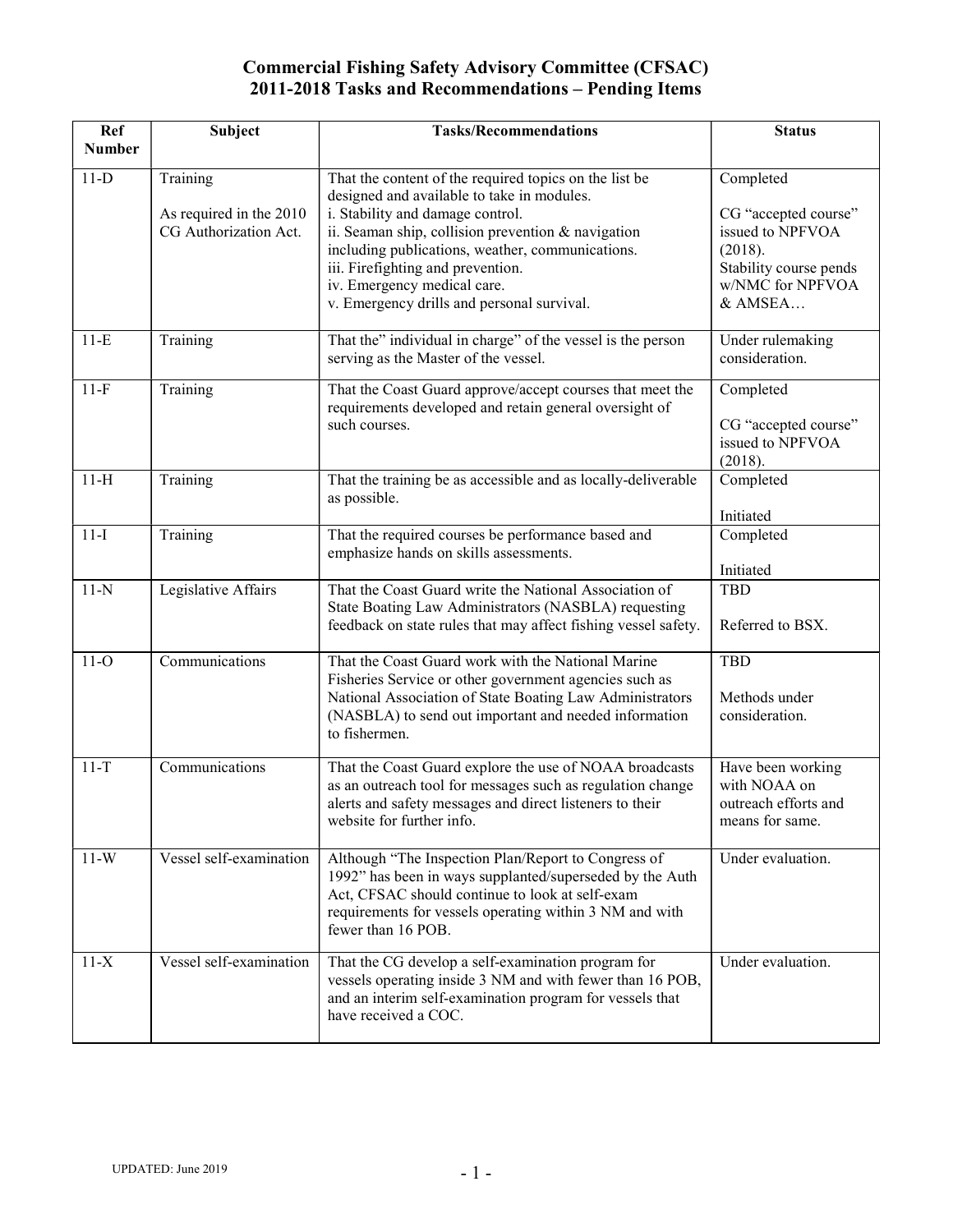| $11-Z$       | Record keeping                                                                                | That the Coast Guard define "equipment," in 46 USC 4502<br>$(f)(1)$ , to include, at a minimum, a vessel's required<br>portable lifesaving gear, the required safety systems, and<br>the watertight envelope for recording of maintenance.                                                                                                                                                  | Under review for<br>rulemaking project.                                                                               |
|--------------|-----------------------------------------------------------------------------------------------|---------------------------------------------------------------------------------------------------------------------------------------------------------------------------------------------------------------------------------------------------------------------------------------------------------------------------------------------------------------------------------------------|-----------------------------------------------------------------------------------------------------------------------|
| $11-2-D$     | Update 1992 Inspection<br>Report to Congress                                                  | That the U.S. Coast Guard update the data in the 1992<br>Inspections Report to Congress, to include data from<br>NIOSH's studies.                                                                                                                                                                                                                                                           | Complete                                                                                                              |
| $11 - 2 - E$ | Documentation of<br>safety assessments                                                        | That the master of a fishing vessel operating beyond 3 NM<br>be required to document and notify owner of monthly self<br>safety assessments of all emergency equipment (Part 28),<br>watertight envelope, and bilge alarm and pumping system.                                                                                                                                               | For the most part,<br>required by the CGAA.<br>To be addressed in<br>rulemaking project.                              |
| $11-2-G$     | Training requirements<br>from CGAA -<br>Firefighting                                          | That if a fisherman is in possession of a current 200 ton or<br>above mariner license, this will satisfy the fire fighting<br>training requirement.                                                                                                                                                                                                                                         | <b>TBD</b><br>See objectives &<br>syllabus for 2016.                                                                  |
| $11-2-H$     | Training requirements<br>from CGAA - Medical<br>Care                                          | That minimum competencies for required medical training<br>be American Red Cross/American Heart Association or<br>other USCG-accepted or approved basic CPR/First Aid<br>with a 5 year re-currency.                                                                                                                                                                                         | <b>TBD</b><br>See objectives &<br>syllabus for 2016.                                                                  |
| $11-2-I$     | Training requirements<br>from CGAA - Stability                                                | That a USCG-approved course for damage control and<br>stability be recognized to meet this training. Also that a<br>200 ton or higher license meets the requirement for stability<br>training.                                                                                                                                                                                              | Complete<br>NPFVOA & AMSEA<br>accepted Course<br>submitted to NMC<br>(2019)<br>See objectives &<br>syllabus for 2016. |
| $11 - 2 - J$ | Training requirements<br>from CGAA - Survival<br>Equipment, Procedures,<br>and Onboard Drills | That if a fisherman has taken a USCG-accepted Personal<br>Survival Techniques Course plus a USCG-accepted Drill<br>Conductor course, this will satisfy the Survival Equipment,<br>Procedures and Onboard Drills training requirement.                                                                                                                                                       | Complete<br>NPFVOA & AMSEA<br>accepted Course<br>submitted to NMC<br>(2019)                                           |
| $11 - 2 - K$ | Training requirements<br>from CGAA - Weather                                                  | That the 100 ton or higher license be accepted in lieu of the<br>Weather training requirement.                                                                                                                                                                                                                                                                                              | <b>TBD</b><br>See objectives &<br>syllabus for 2016.                                                                  |
| $11 - 2 - L$ | Trng Req from CGAA -<br>Seamanship and<br>Navigation                                          | That 180 days of sea time with navigation duties on a<br>commercial vessel without a marine incident is equivalent<br>for Seamanship & Navigation.                                                                                                                                                                                                                                          | Not passed. N/A,<br>however, experience<br>may be considered                                                          |
| $11-2-M$     | Training requirements<br>from CGAA - Collision<br>Avoidance                                   | That if a fisherman has a current operator UPV or above<br>mariner license, this will satisfy the Collision Avoidance<br>training requirement.                                                                                                                                                                                                                                              | <b>TBD</b><br>See objectives &<br>syllabus for 2016.                                                                  |
| $11 - 2 - N$ | <b>Training Requirements</b><br>Completion                                                    | That the USCG allow commercial fishing vessel operators 5<br>years after publication of a standard curriculum to complete<br>all training modules.                                                                                                                                                                                                                                          | <b>TBD</b><br>See objectives &<br>syllabus for 2016.                                                                  |
| $13-B$       | Training                                                                                      | That the training requirements referenced in the 2010 Auth<br>Act, be treated as ACCEPTED training and be:<br>a. ACCESSIBLE to remote homeports and fishermen;<br>b. AFFORDABLE to reduce cost barriers to compliance;<br>c. RELEVANT to fishing culture and terminology; and<br>Student Centered with teaching methodologies that are<br>HANDS-ON, interactive performance-based, and with | Pends - TBD.<br>See objectives &<br>syllabus for 2016.                                                                |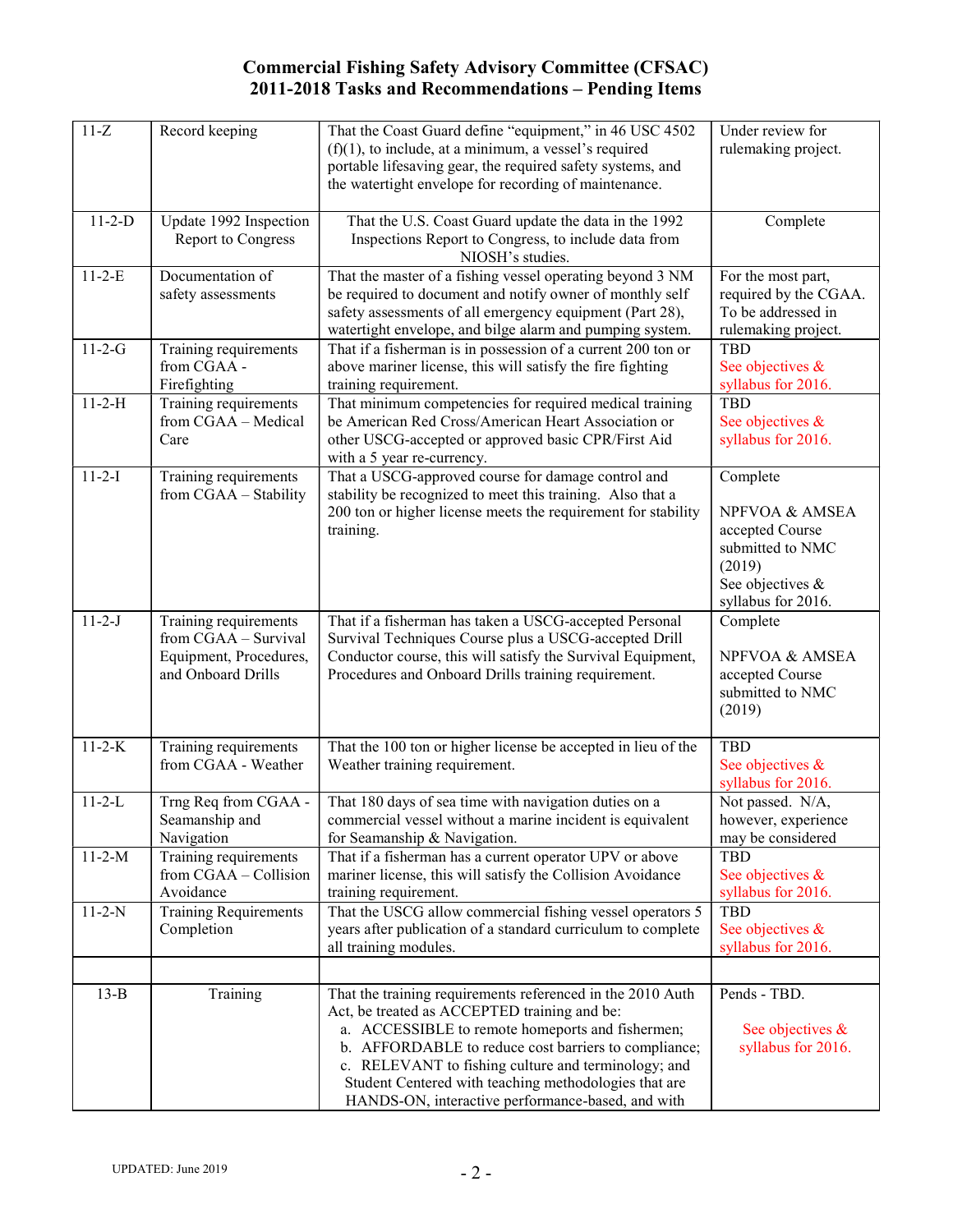|        |                   | skills-based assessments vs exams.                                                                                          |                          |
|--------|-------------------|-----------------------------------------------------------------------------------------------------------------------------|--------------------------|
| $13-C$ | Training          | d. That there be no license substitute or STCW BST                                                                          | $Agree - TBD$ .          |
|        |                   | certificate to meet the equivalency for the Drill                                                                           |                          |
|        |                   | Conductor course.                                                                                                           |                          |
| $13-D$ | Training          | That a 500-ton Mate license or higher obtained within 5 yrs                                                                 | Pends - TBD.             |
|        |                   | as equivalency for Damage Control and Stability training.                                                                   |                          |
| $13-E$ | Training          | That basic firefighter or 500-ton Mate license or higher                                                                    | Pends - TBD.             |
|        |                   | obtained within 5 yrs as equivalency for Firefighting trng.                                                                 |                          |
| $13-F$ | Training          | That for the topics of seamanship, collision prevention,                                                                    | Pends - TBD.             |
|        |                   | watchkeeping, navigation, fatigue & weather, a 500-ton                                                                      | See objectives &         |
|        |                   | Mate license or higher be equivalent for a certificate.                                                                     | syllabus for 2016.       |
| $13-G$ | New Vessel        | That in addition to the standards set forth in 33CFR 183, the                                                               | Pends - TBD.             |
|        | Construction      | Coast Guard should review and adopt applicable standards                                                                    |                          |
|        |                   | for construction of vessels under 50 feet in length such as                                                                 | Note in NPRM.            |
|        |                   | from ABYC and the ABS yacht code.                                                                                           |                          |
| $13-H$ | New Vessel        | That the construction standards for vessels under 50 feet in                                                                | Pends - TBD              |
|        | Construction      | length provide:                                                                                                             |                          |
|        |                   | a. A minimum standard for the construction and                                                                              | Note in NPRM.            |
|        |                   | maintenance of a watertight envelope for the vessel;                                                                        |                          |
|        |                   | b. Minimum reserve buoyancy for decked vessels; and                                                                         |                          |
|        | New Vessel        | Minimal standards for internal floatation for open boats.                                                                   | Closed                   |
| $13-I$ | Construction      | That, prior to deployment in any fishery, builders or owners<br>of newly constructed vessels under 50 feet in length should |                          |
|        |                   | document to the Coast Guard that the vessel was                                                                             | See CGAA15 &             |
|        |                   | constructed per the required standards. The Coast Guard                                                                     | CGAA18                   |
|        |                   | should determine compliance, or authorize third-party                                                                       |                          |
|        |                   | examiners or marine surveyors to do so.                                                                                     |                          |
| $13-J$ | Stability         | c. That the Coast Guard establish simplified stability                                                                      | Pends - TBD              |
|        |                   | criteria for vessels under 50' in length.                                                                                   |                          |
| $13-K$ | High Water Alarms | That the Coast Guard amend 46 CFR 28.250 by removing                                                                        | Pends - TBD              |
|        |                   | the phrase "On a vessel 36 feet (11.8 meters) or more in                                                                    | <b>Future NPRM</b>       |
|        |                   | length" limitation for applicability.                                                                                       |                          |
| $13-L$ | New Vessel        | That vessels under 50 feet in length, built or under                                                                        | Pends - TBD              |
|        | Construction      | construction prior to the implementation of construction                                                                    |                          |
|        |                   | standards, should be subject to the standards where                                                                         |                          |
|        |                   | practicable, as follows:                                                                                                    |                          |
|        |                   | Not required (vessel is grandfathered);<br>a.                                                                               |                          |
|        |                   | Phased in over a specific time period;<br>b.                                                                                |                          |
|        |                   | c. Required after a major conversion; or                                                                                    |                          |
|        |                   | Required immediately                                                                                                        |                          |
| $13-M$ | Training          | That the Coast Guard establish the training requirements in                                                                 | Complete:                |
|        |                   | the 2010 Auth Act; consist of 4 stand alone modules:                                                                        |                          |
|        |                   | a. Medical -1 day;<br>b. Survival, Firefighting & Drills -2 days;                                                           |                          |
|        |                   | c. Stability & Damage Control -1 day;                                                                                       |                          |
|        |                   | d. Seamanship, collision, navigation, weather, fatigue,                                                                     |                          |
|        |                   | watchkeeping -1 day;                                                                                                        |                          |
|        |                   | And, that a curriculum be developed with lessons plans                                                                      |                          |
|        |                   | similar in format to the 1995 Survival & Drills course.                                                                     |                          |
| $13-N$ | Training          | That sea time not be an equivalency for any of the<br>d.                                                                    | Recommended to be        |
|        |                   | training requirements in the 2010 Auth Act.                                                                                 | deleted by 14-B.         |
| $13-O$ | Training          | That the training requirements in the 2010 Auth Act be                                                                      | Pends - TBD              |
|        |                   | based on, at a minimum, objectives developed by the                                                                         | Fatigue training not     |
|        |                   | Committee on: Weather , Seamanship, Fatigue, Collision                                                                      | required by the law, but |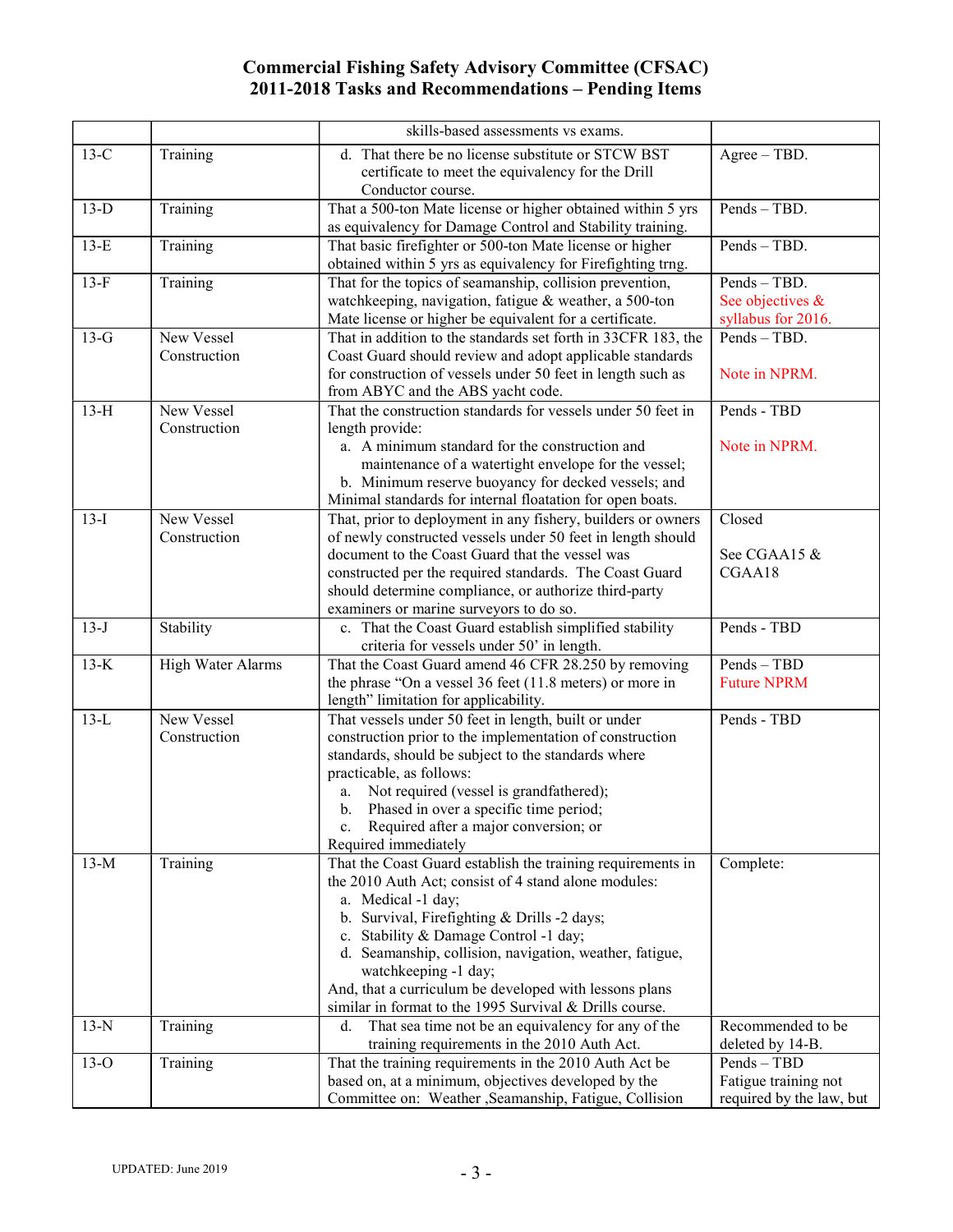|        |                                                | Avoidance, Stability, Damage Control, and Watchkeeping.                                                                                                                                                                                                                                                                                                                                             | could be included.                                                                                                           |
|--------|------------------------------------------------|-----------------------------------------------------------------------------------------------------------------------------------------------------------------------------------------------------------------------------------------------------------------------------------------------------------------------------------------------------------------------------------------------------|------------------------------------------------------------------------------------------------------------------------------|
| $13-P$ | Training                                       | That any public or private entity with appropriate training<br>resources and qualified instructors be reviewed by the Coast<br>Guard for approval to conduct the training. Qualified<br>instructors should have a commercial fishing background<br>and have completed the Fishing Vessel Safety Instructor<br>training per 46 CFR 28.270 (c), and specific expertise in<br>topic they are teaching. | Agree - TBD                                                                                                                  |
| $13-Q$ | Training                                       | That case studies be included in each of the training<br>modules, excluding the medical module, where students can<br>identify causal factors related to a casualty.                                                                                                                                                                                                                                | Closed<br>Completed<br>See NFPVOA<br>Accepted Course<br>syllabus.                                                            |
| $13-R$ | Training                                       | That refresher training be required every 5 years for the<br>required competency training in the 2010 Auth Act, except<br>for the Medical Module where CPR and First Aid renewal<br>frequency would follow requirements of the issuing<br>organization. Refresher training should consist of a basic<br>16 hour course.                                                                             | Closed<br>Required by Auth Act                                                                                               |
| $13-S$ | Alternate Safety<br><b>Compliance Programs</b> | That the Coast Guard develop Alternate Safety Compliance<br>Programs for specific regions and fisheries in conjunction<br>with regional ASCP working groups.                                                                                                                                                                                                                                        | Closed<br>ASCP suspended See<br>MSIB 11-16; replaced<br>with Voluntary Safety<br>Initiatives & Good<br>Practice Guide (2017) |
| $13-T$ | Alternate Safety<br><b>Compliance Programs</b> | That Alternate Safety Compliance Programs stipulate that<br>vessels participating in multiple fisheries adhere to the<br>highest standards of ASCP's for those fisheries.                                                                                                                                                                                                                           | Closed<br>ASCP suspended See<br>MSIB 11-16; replaced<br>with Voluntary Safety<br>Initiatives & Good<br>Practice Guide (2017) |
| $13-U$ | Alternate Safety<br><b>Compliance Programs</b> | That the Coast Guard work with industry groups to develop<br>a risk-based criteria menu for fisheries or regions for<br>specific Alternate Safety Compliance Program<br>requirements; using a matrix to identify applicable<br>compliance items.                                                                                                                                                    | Closed<br>ASCP suspended See<br>MSIB 11-16; replaced<br>with Voluntary Safety<br>Initiatives & Good<br>Practice Guide (2017) |
| $13-V$ | Alternate Safety<br><b>Compliance Programs</b> | That the Coast Guard begin outreach to educate fishermen<br>on ASCP requirements being developed during dockside<br>exams, Regional Fisheries Management Council meetings,<br>and other venues.                                                                                                                                                                                                     | Closed<br>ASCP suspended See<br>MSIB 11-16; replaced<br>with Voluntary Safety<br>Initiatives & Good<br>Practice Guide (2017) |
| $13-W$ | <b>Vessel Examination</b>                      | That the Coast Guard continue the policy of CFV exams<br>every two years.                                                                                                                                                                                                                                                                                                                           | Closed<br>Completed                                                                                                          |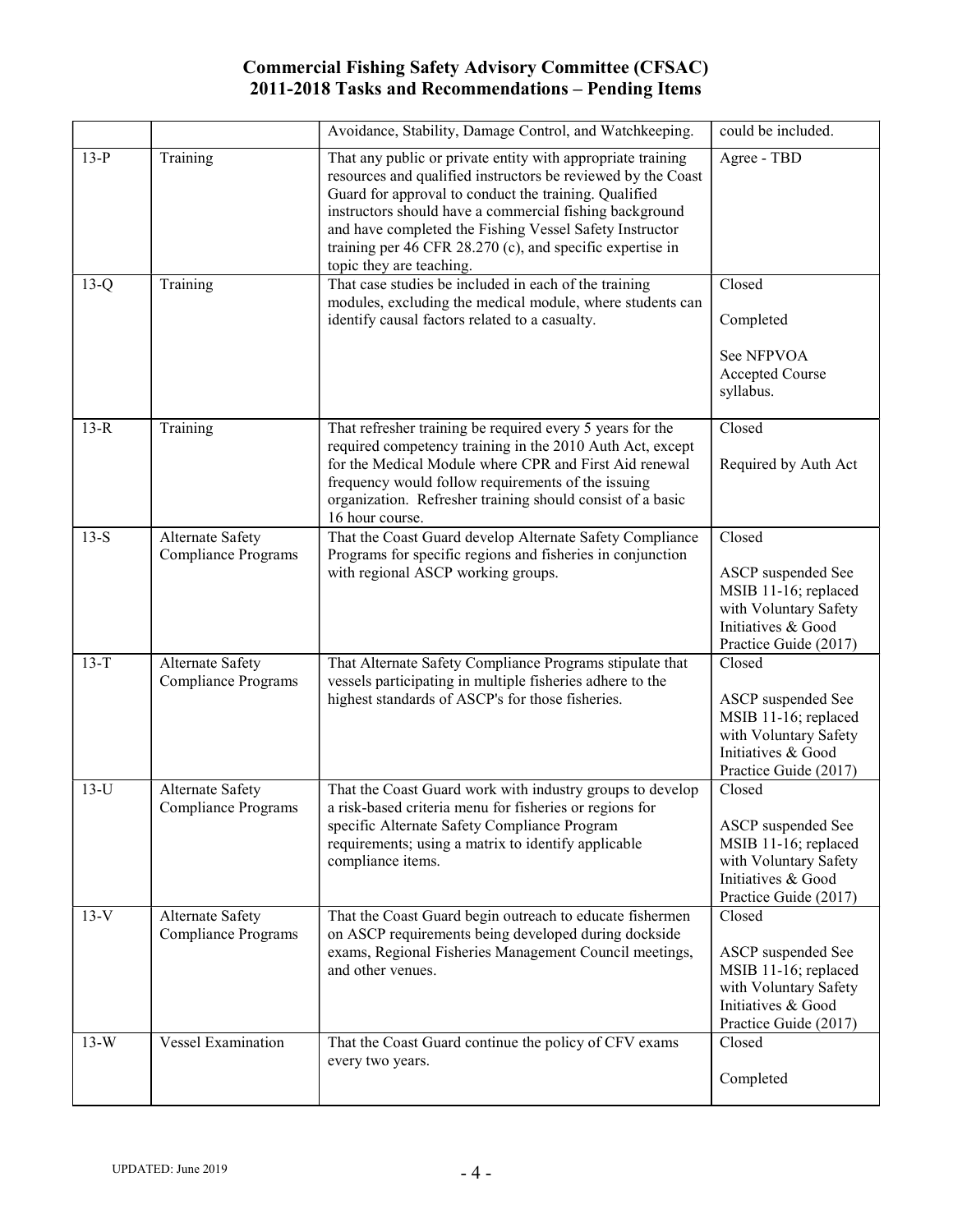|         |                                                |                                                                                                                                                                                                                                                                                                                                                                                                                                                                                                                                                                                                                                                                                                                                                                                                                                                                                                                                                                                                                                                                                                                                                                                                                                                                                                                                                                                                                                  | See CGAA18                                                                                                                                                                           |
|---------|------------------------------------------------|----------------------------------------------------------------------------------------------------------------------------------------------------------------------------------------------------------------------------------------------------------------------------------------------------------------------------------------------------------------------------------------------------------------------------------------------------------------------------------------------------------------------------------------------------------------------------------------------------------------------------------------------------------------------------------------------------------------------------------------------------------------------------------------------------------------------------------------------------------------------------------------------------------------------------------------------------------------------------------------------------------------------------------------------------------------------------------------------------------------------------------------------------------------------------------------------------------------------------------------------------------------------------------------------------------------------------------------------------------------------------------------------------------------------------------|--------------------------------------------------------------------------------------------------------------------------------------------------------------------------------------|
| $13-X$  | Survey and<br>Classification                   | That the Coast Guard inform the House Subcommittee on<br>CG&MT and Senate Subcommittee on OAF&CG that the<br>CFSAC did not and does not support survey and<br>classification requirements for new vessels greater than 50<br>feet per the following:<br>a. We participate in our advisory role because we believe<br>in the value of industry and public comment when<br>determining regulation. Industry is more accepting of<br>regulations when the process is participatory. There<br>was no public or industry input sought on classing of<br>fishing vessels.<br>b. The report to Congress on inspection of fishing<br>vessels introduced class and load line construction<br>standards, but did not suggest that maintaining class<br>certification. The report suggested annual inspection<br>by third parties with audits and reviews by the CG.<br>c. CFSAC believes in programs where fishing vessels<br>greater than 50 feet comply with hull and machinery<br>standards and fishery or geographic specific standards<br>based on operational risks.<br>CFSAC recommends that Congress amend Section 4503 to<br>require new vessels to adhere to class and load line design<br>construction standards, but not require class certification.<br>Construction standards along with mandatory compliance<br>programs will offer adequate safety without the burden of<br>full class certification expense on the fleet. | Closed<br>Completed<br>Conveyed during Staff<br>briefs.<br>Staff subsequently<br>received copy of<br>recommendation.<br>See CGAA15 and<br>CGAA18                                     |
| $13-Y$  | Training                                       | That the Coast Guard accept the training objectives as<br>amended for the four training modules (see number 13-M)<br>covering the topics required by the 2010 Auth Act.                                                                                                                                                                                                                                                                                                                                                                                                                                                                                                                                                                                                                                                                                                                                                                                                                                                                                                                                                                                                                                                                                                                                                                                                                                                          | Closed<br>Completed<br>CG "accepted course"<br>issued to NPFVOA<br>(2018).<br>Stability course pends<br>w/NMC for NPFVOA<br>& AMSEA                                                  |
| $13-AA$ | Alternate Safety<br><b>Compliance Programs</b> | That the Coast Guard consider the following as minimum<br>standards for Alternative Safety Compliance Programs, as<br>appropriate for vessels that will be subject to ASCPs:<br>a. Stability Standards:<br>i. A "simplified" stability standard for vessels $\le$ 79'.<br>Stability calculated by architect for vessels > 79'.<br>ii.<br>b. Haul-out: not to exceed every three (3) years<br>c. Watertight Integrity:<br>i. Watertight/weathertight closures:<br>1) Closures clearly labeled "Open for transit only<br>- keep closed at sea"<br>All dogs/closure devices are operable<br>2)<br>Closures tested for fit and watertight integrity<br>3)<br>Seal not painted, badly cracked or deteriorated<br>4)<br>Below deck watertight doors, hatches, bulkheads<br>ii.<br>Original internal watertight subdivision<br>5)                                                                                                                                                                                                                                                                                                                                                                                                                                                                                                                                                                                                       | Closed<br>ASCP development<br>suspended in lieu of an<br>EOP per MSIB 11-16<br>of July 20, 2016;<br>replaced with Voluntary<br>Safety Initiatives &<br>Good Practice Guide<br>(2017) |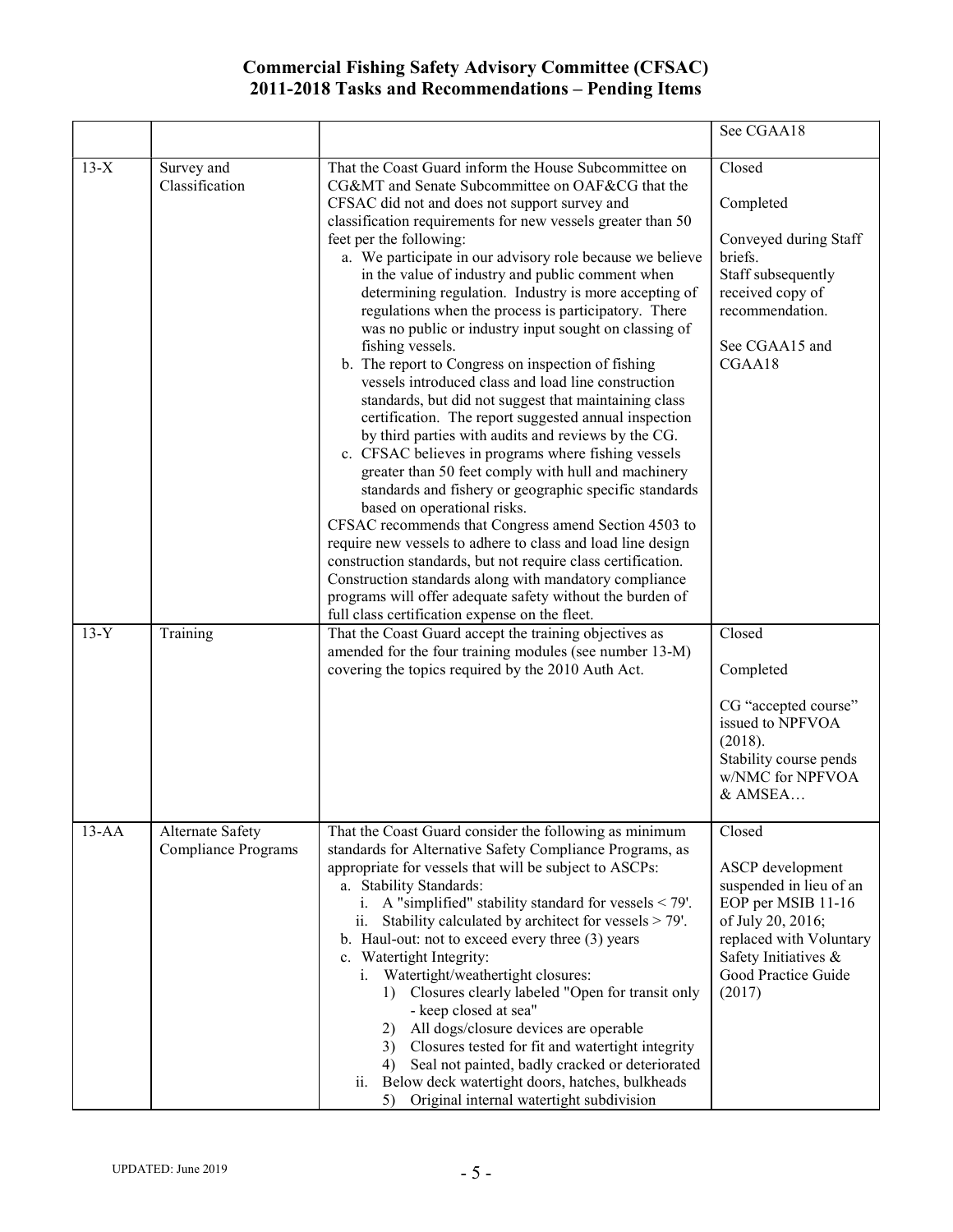|        |                            | maintained or restored<br>No bulkhead penetrations.<br>6)<br>7) Watertight doors are operable; seals intact<br>d. Machinery systems:<br>i. Fuel piping on pressure side is seamless steel,<br>annealed copper, or brass tubing or nickel copper<br>meeting SAE standards. Non-metallic hose under<br>10 psi is allowed only where flexibility is required<br>to prevent damage from vibration.<br>e. Life Saving Equipment and Arrangements<br>i. Immersion suits maintained to manufactures specs.<br>ii. Immersion suits fitted with a Coast Guard-<br>approved strobe type PML.<br>f. There must be a closure on the machinery space hatch.<br>Freon detector on vessels with Freon refrigeration.<br>d. |                                                                 |
|--------|----------------------------|-------------------------------------------------------------------------------------------------------------------------------------------------------------------------------------------------------------------------------------------------------------------------------------------------------------------------------------------------------------------------------------------------------------------------------------------------------------------------------------------------------------------------------------------------------------------------------------------------------------------------------------------------------------------------------------------------------------|-----------------------------------------------------------------|
| $14-A$ | Training                   | That the Crew Endurance (Fatigue) objectives be placed<br>under the WatchKeeping competency per 13-M &O.                                                                                                                                                                                                                                                                                                                                                                                                                                                                                                                                                                                                    | Pends - TBD.<br>Fatigue not required,<br>but could be included. |
| $14-B$ | Training                   | That recommendation 13-N be rescinded.                                                                                                                                                                                                                                                                                                                                                                                                                                                                                                                                                                                                                                                                      | Pends, but concur.                                              |
| $14-C$ | Training                   | g. That recommendation 13-P be revised to read at the<br>end "and/or specific expertise in the topic they are<br>teaching."                                                                                                                                                                                                                                                                                                                                                                                                                                                                                                                                                                                 | Pends, but concur.                                              |
| $14-D$ | Alternate Safety           | That the Coast Guard formally request NIOSH to assist in                                                                                                                                                                                                                                                                                                                                                                                                                                                                                                                                                                                                                                                    | Closed                                                          |
|        | <b>Compliance Programs</b> | data analysis for development of ASCPs.                                                                                                                                                                                                                                                                                                                                                                                                                                                                                                                                                                                                                                                                     | ASCP development                                                |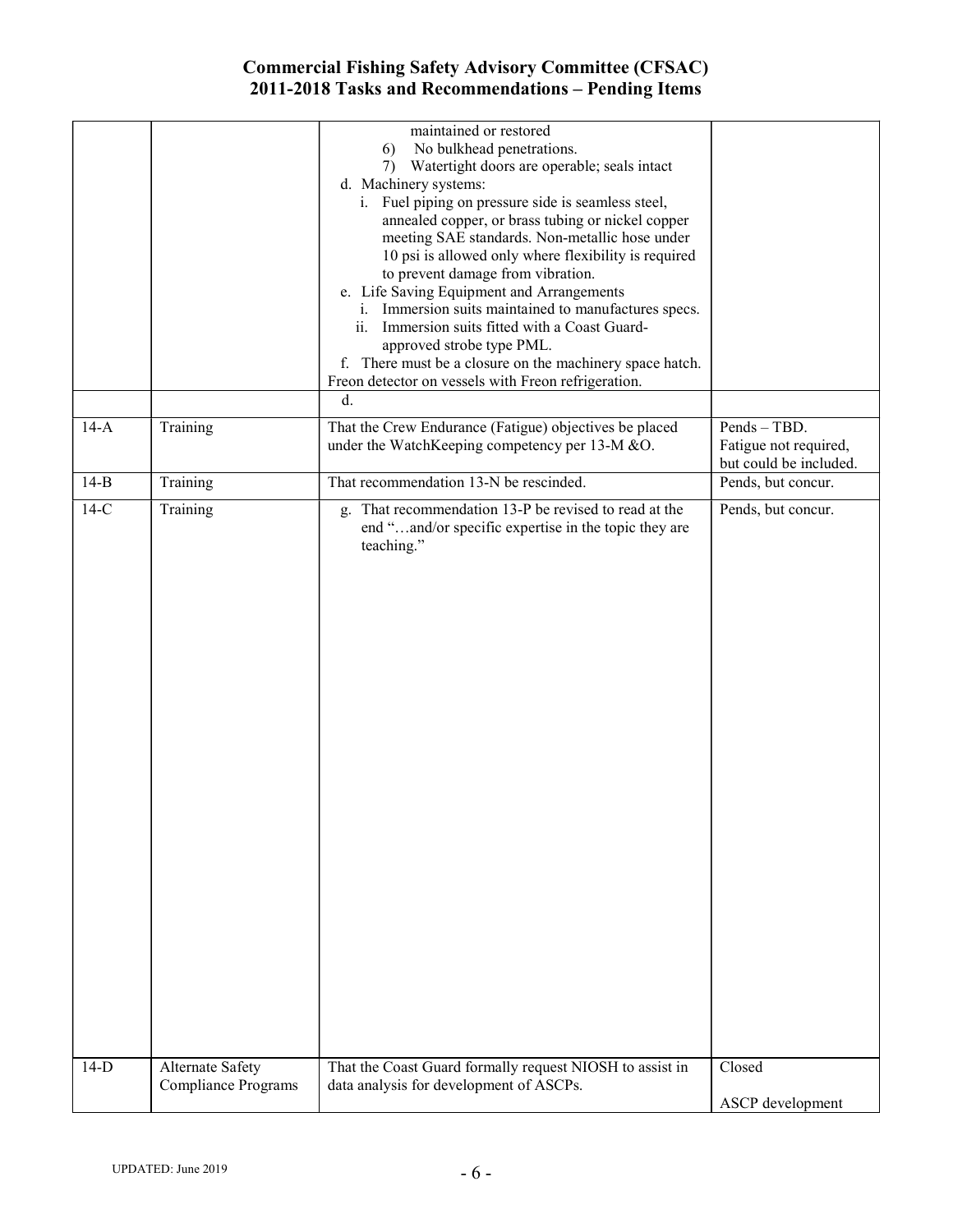|        |                                                |                                                                                                                                                                                                                                 | suspended in lieu of an<br>EOP per MSIB 11-16<br>of July 20, 2016;<br>replaced with Voluntary<br>Safety Initiatives &<br>Good Practice Guide<br>(2017)                               |
|--------|------------------------------------------------|---------------------------------------------------------------------------------------------------------------------------------------------------------------------------------------------------------------------------------|--------------------------------------------------------------------------------------------------------------------------------------------------------------------------------------|
| $14-E$ | NIOSH Support                                  | That the Coast Guard provide letters of support to NIOSH<br>on research proposal.                                                                                                                                               | Closed<br>Completed<br>Has been implemented.                                                                                                                                         |
|        |                                                |                                                                                                                                                                                                                                 |                                                                                                                                                                                      |
| $14-F$ | NIOSH Support                                  | That the Coast Guard assist NIOSH efforts by hiring interns<br>or assigning temporary details to collect information from<br>MISLE on casualty data needed for ASCP development.                                                | Closed<br>Recommendation<br>noted. Will consider<br>where possible and<br>funding allows.                                                                                            |
| $14-G$ | Alternate Safety<br>Compliance Programs        | That the CFSAC supports the ASCPs and concepts for<br>vessels at least 50 feet in length. Due to regional and fleet<br>specific natures, program development, approval, and<br>administration should be delegated to Districts. | Closed<br>ASCP development<br>suspended in lieu of an<br>EOP per MSIB 11-16<br>of July 20, 2016;<br>replaced with Voluntary<br>Safety Initiatives &<br>Good Practice Guide<br>(2017) |
| $14-H$ | Alternate Safety<br><b>Compliance Programs</b> | That the CFSAC approves of changes to the draft ASCP<br>matrix and the draft of a policy letter on ASCP guidelines.                                                                                                             | Closed<br>ASCP development<br>suspended in lieu of an<br>EOP per MSIB 11-16<br>of July 20, 2016;<br>replaced with Voluntary<br>Safety Initiatives &<br>Good Practice Guide<br>(2017) |
| $14-I$ | Training                                       | That the updates and modifications to the Training<br>Objectives for operator competencies be accepted as<br>presented to the Committee.                                                                                        | Pends-TBD. See 2016<br>documents.                                                                                                                                                    |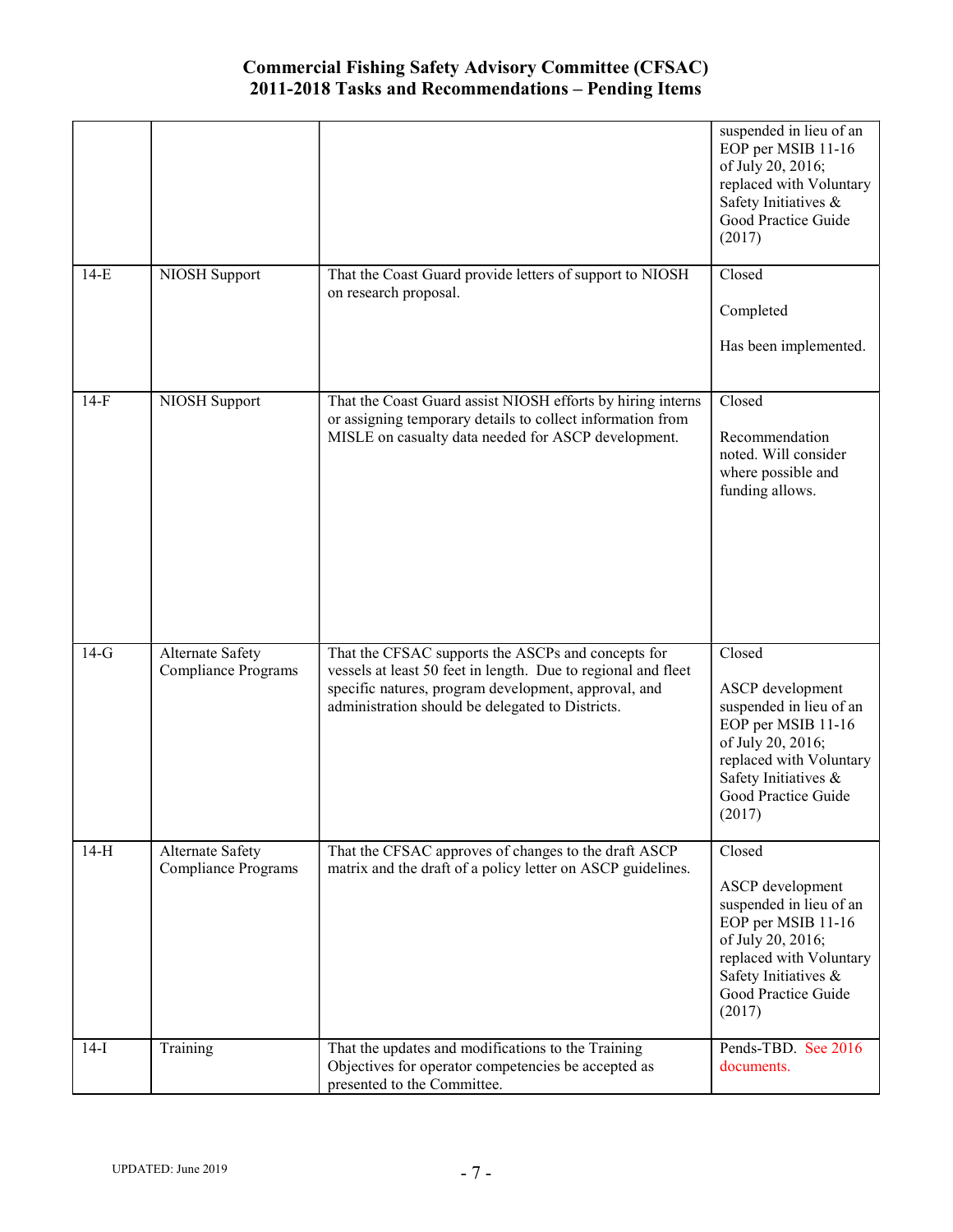| $14-J$ | Training                     | That updates in survival equipment products and practices<br>be added as an item in refresher training for operator<br>competencies.                                                                                                                                                                                                                                                                                                                                                                                                                                                                                                                                                                                                                                                                                                                                                                                                                                                                                                                                                                                                                                                                                                                                                                                                                                                                                                                                                                                                                                                                                                                                                                                                                                                                                                                                                                                                                       | Pends development of a<br>standard curriculum.                                                                                                                                                    |
|--------|------------------------------|------------------------------------------------------------------------------------------------------------------------------------------------------------------------------------------------------------------------------------------------------------------------------------------------------------------------------------------------------------------------------------------------------------------------------------------------------------------------------------------------------------------------------------------------------------------------------------------------------------------------------------------------------------------------------------------------------------------------------------------------------------------------------------------------------------------------------------------------------------------------------------------------------------------------------------------------------------------------------------------------------------------------------------------------------------------------------------------------------------------------------------------------------------------------------------------------------------------------------------------------------------------------------------------------------------------------------------------------------------------------------------------------------------------------------------------------------------------------------------------------------------------------------------------------------------------------------------------------------------------------------------------------------------------------------------------------------------------------------------------------------------------------------------------------------------------------------------------------------------------------------------------------------------------------------------------------------------|---------------------------------------------------------------------------------------------------------------------------------------------------------------------------------------------------|
| $14-K$ | Traning                      | That a risk analysis exercise (eg GAR Model) be added to<br>the objectives for the Drill/Survival/Fire module.                                                                                                                                                                                                                                                                                                                                                                                                                                                                                                                                                                                                                                                                                                                                                                                                                                                                                                                                                                                                                                                                                                                                                                                                                                                                                                                                                                                                                                                                                                                                                                                                                                                                                                                                                                                                                                             | Pends-TBD.<br>See 2016 documents.                                                                                                                                                                 |
| $14-L$ | Training                     | That a Skills Performance Checklist be included with the<br>competency training modules.                                                                                                                                                                                                                                                                                                                                                                                                                                                                                                                                                                                                                                                                                                                                                                                                                                                                                                                                                                                                                                                                                                                                                                                                                                                                                                                                                                                                                                                                                                                                                                                                                                                                                                                                                                                                                                                                   | Pends-TBD<br>See 2016 documents.                                                                                                                                                                  |
| $14-M$ | Survey and<br>Classification | That the USCG inform the House Subcommittee on Coast<br>Guard & Maritime Transportation and the Senate Oceans,<br>Atmosphere, Fisheries and Coast Guard Subcommittee that<br>the Commercial Fishing Safety Advisory Committee<br>(CFSAC) did not and does not support classification<br>requirements for new vessels at least 50 feet in length built<br>after July 1, 2013.<br>We participate in our advisory role because we believe in<br>the value of industry and public comment when<br>determining how our industry is regulated. The industry is<br>more accepting of regulations impacting safety when the<br>process is participatory. There was no public comment or<br>industry input sought concerning the classification of<br>fishing vessels.<br>The CFSAC believes strongly that to solve safety concerns<br>within the commercial fishing industry that we should start<br>with the casualty data and consider both the economic<br>concerns of the fishing industry and the staffing concerns of<br>the United States Coast Guard. Requiring new fishing<br>vessels to be classed is not based on the casualty data and<br>does not take in account the economic concerns of the<br>fishing industry.<br>The Report to Congress for the Inspection of Commercial<br>Fishing Industry Vessels did introduce classification and<br>load line standards as design and construction standards but<br>did not suggest requiring regulation to obtain classification<br>certification. The report suggested vessels would be<br>inspected annually by third parties with audits and reviews<br>conducted by the Coast Guard.<br>This committee believes in compliance programs where all<br>fishing vessels greater than 50' must comply with hull and<br>machinery standards as well as fishery specific or<br>geographic specific standards because of specific risks<br>associated with a fishery, a gear type or an area of<br>operation. | Closed<br>2015 Auth Act passed<br>in Feb 2016 gave relief<br>to vessels 50-79'.<br>They must be built to a<br>class standard but not<br>required to be classed.<br>Further modified by<br>CGAA18. |
| $14-M$ |                              |                                                                                                                                                                                                                                                                                                                                                                                                                                                                                                                                                                                                                                                                                                                                                                                                                                                                                                                                                                                                                                                                                                                                                                                                                                                                                                                                                                                                                                                                                                                                                                                                                                                                                                                                                                                                                                                                                                                                                            |                                                                                                                                                                                                   |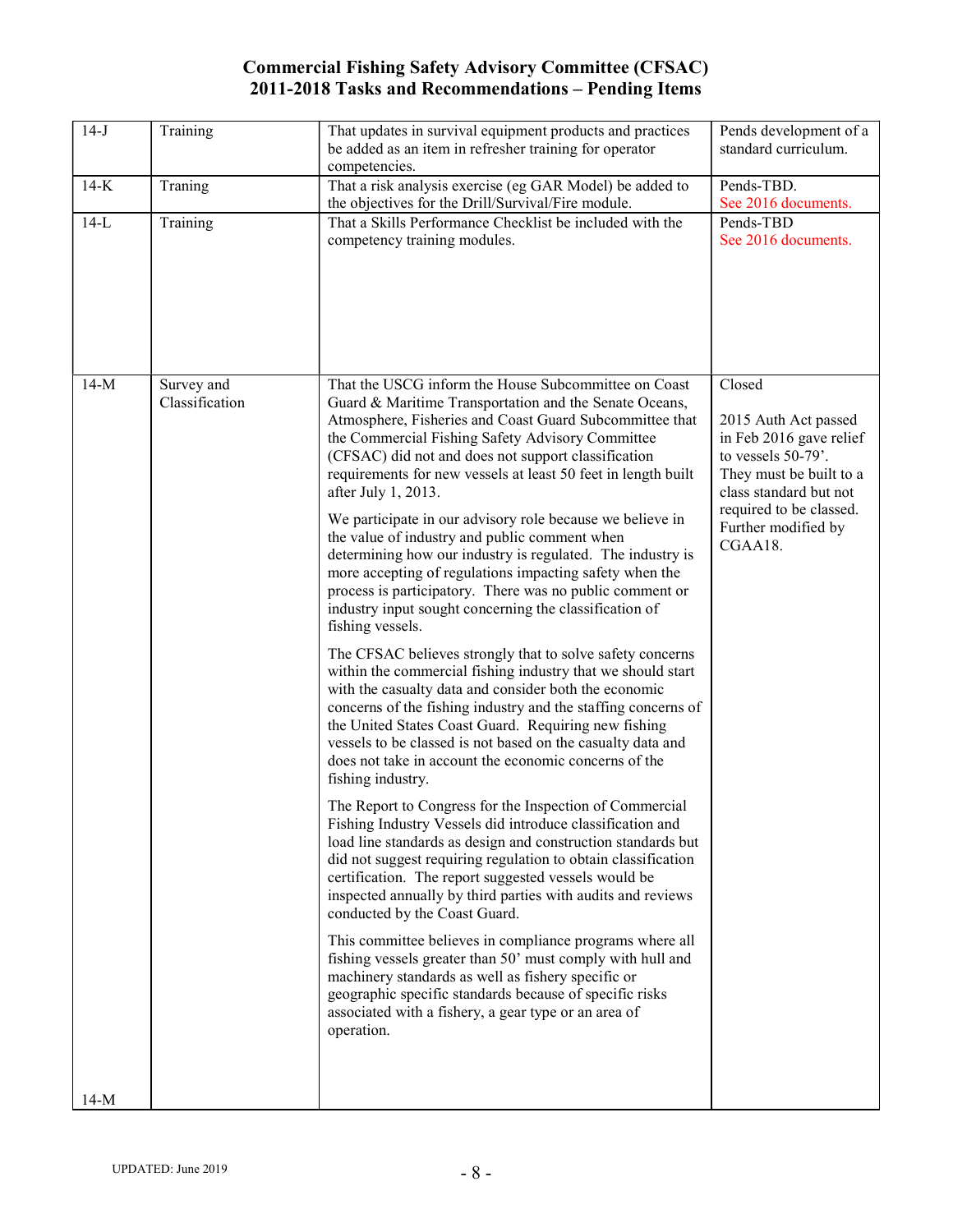| cont. | This committee recommends a study be undertaken to:<br>Examine the casualty data to determine if our<br>$\circ$<br>casualty statistics can be improved and to what<br>extent with the classification of fishing vessels;<br>Examine the costs to industry associated with the<br>$\circ$<br>classification of new fishing vessels; and<br>Examine the possible consequence to the fishing<br>$\circ$<br>industry by delaying the building of new vessels<br>because of the classification requirements and the<br>causalities that may be a direct result of our fishing<br>vessels not being retired as they might without<br>classification regulations.<br>This committee recommends that Congress move to amend<br>Title 46, Subtitle II, Part B, Chapter 45, Section 4503 to<br>require vessels built after July 1, 2013 adhere to<br>classification and load line design construction standards<br>but not require classification certification.<br>We believe that this along with mandatory compliance<br>programs will offer adequate safety standards without<br>burdening our commercial fishing fleets with the<br>unnecessary expense of full classification certification.<br>Your attention to this matter is greatly appreciated.<br>The Commercial Fishing Safety Advisory Committee is<br>ready to serve the advisory needs of the United States Coast<br>Guard, please do not hesitate to call on us as needed. |  |
|-------|------------------------------------------------------------------------------------------------------------------------------------------------------------------------------------------------------------------------------------------------------------------------------------------------------------------------------------------------------------------------------------------------------------------------------------------------------------------------------------------------------------------------------------------------------------------------------------------------------------------------------------------------------------------------------------------------------------------------------------------------------------------------------------------------------------------------------------------------------------------------------------------------------------------------------------------------------------------------------------------------------------------------------------------------------------------------------------------------------------------------------------------------------------------------------------------------------------------------------------------------------------------------------------------------------------------------------------------------------------------------------------------------------------------------------------|--|
|       |                                                                                                                                                                                                                                                                                                                                                                                                                                                                                                                                                                                                                                                                                                                                                                                                                                                                                                                                                                                                                                                                                                                                                                                                                                                                                                                                                                                                                                    |  |
|       |                                                                                                                                                                                                                                                                                                                                                                                                                                                                                                                                                                                                                                                                                                                                                                                                                                                                                                                                                                                                                                                                                                                                                                                                                                                                                                                                                                                                                                    |  |
|       |                                                                                                                                                                                                                                                                                                                                                                                                                                                                                                                                                                                                                                                                                                                                                                                                                                                                                                                                                                                                                                                                                                                                                                                                                                                                                                                                                                                                                                    |  |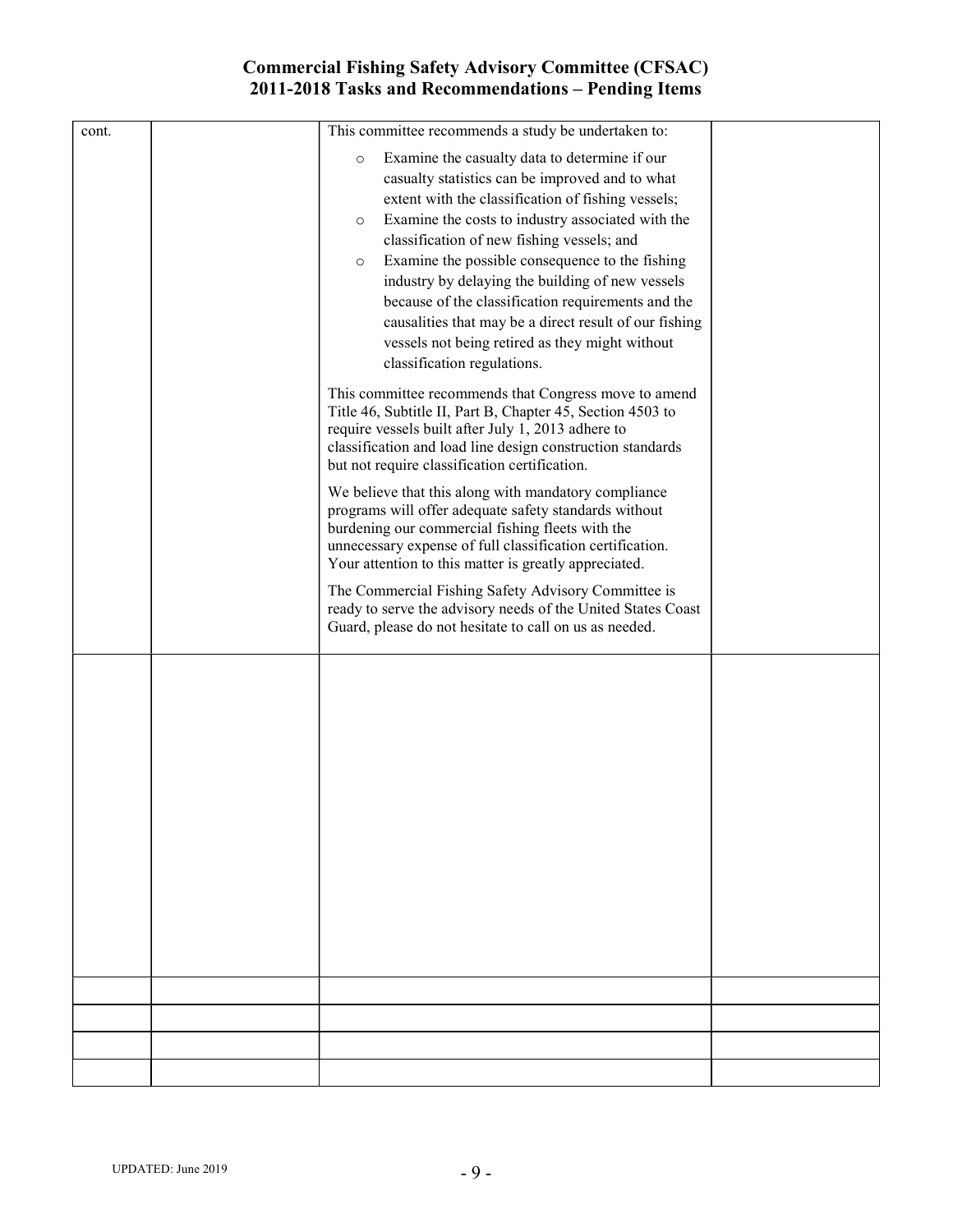| Ref<br><b>Number</b> | Subject                                        | <b>Tasks/Recommendations</b>                                                                                                                                                                                                                                                          | <b>Status</b>                                                                                                                                                                                     |
|----------------------|------------------------------------------------|---------------------------------------------------------------------------------------------------------------------------------------------------------------------------------------------------------------------------------------------------------------------------------------|---------------------------------------------------------------------------------------------------------------------------------------------------------------------------------------------------|
| $15-A$               | <b>Vessel Examination</b>                      | That dockside safety exams be required every two years.                                                                                                                                                                                                                               | Closed                                                                                                                                                                                            |
| $15-B$               | Search and Rescue                              |                                                                                                                                                                                                                                                                                       | See CGAA18<br>Received. Forwarded                                                                                                                                                                 |
|                      |                                                | That the Committee submit a letter to the USCG supporting<br>a review and update of SAR response time standards.                                                                                                                                                                      | to Office of SAR.                                                                                                                                                                                 |
| $15-C$               | Training                                       | That the USCG collaborate with AMSEA & NPFVOA and<br>others to complete draft of operator competency training                                                                                                                                                                         | <b>TBD</b>                                                                                                                                                                                        |
| $15-D$               | Training                                       | objectives, course outline, and standard curriculum.<br>That the Coast Guard participate in IMO Maritime Safety<br>Committee meetings to provide input to the STCW-F<br>review process; and that a CFVS staff and industry                                                            | Closed<br>Report provided on                                                                                                                                                                      |
|                      |                                                | representative be part of the US delegation.                                                                                                                                                                                                                                          | IMO HTW/5 to FSAC<br>Meeting (Seattle 2018).                                                                                                                                                      |
| $15-E$               | Training                                       | That the Coast Guard accept written and/or secure<br>electronic Drill and Safety Instruction logs.                                                                                                                                                                                    | Under consideration for<br>rulemaking project.                                                                                                                                                    |
| $15-F$               | Training                                       | That Thermal Protective Aids (TPAs) in SOLAS A training<br>be included in the basic drill conductor course                                                                                                                                                                            | Under evaluation.                                                                                                                                                                                 |
| $15-G$               | Training                                       | That marine pollution (prevention) be included as an<br>objective in the seamanship module of the curriculum for<br>fishing vessel operator training under development.                                                                                                               | To be addressed at next<br>meeting. See response<br>to 15-C.                                                                                                                                      |
| $15-H$               | Recordkeeping                                  | That the USCG provide a draft of an Equipment<br>Maintenance and Inspection log for review.                                                                                                                                                                                           | TBD.                                                                                                                                                                                              |
| $15-I$               | Alternate Safety<br><b>Compliance Programs</b> | That the revised ASCP matrix be used to develop measures<br>for specific regions and fisheries; it should be tracked by<br>date/version, and posted on web sites.                                                                                                                     | Closed<br>Completed<br>ASCP development<br>suspended in lieu of an<br>EOP per MSIB 11-16<br>of July 20, 2016;<br>replaced with Voluntary<br>Safety Initiatives &<br>Good Practice Guide<br>(2017) |
| $15-J$               | Survival Craft                                 | That the Coast Guard continue to allow carriage of survival<br>craft that may not be approved, but previously were, on<br>vessels operating inside 3 NM until they are no longer<br>serviceable and must be replaced with craft as required by<br>Part 28 regulations.                | Closed<br>Completed<br>2015 Auth Act<br>amended requirements<br>and continued approval<br>of previous devices<br>allowed per regulation.                                                          |
| $15-K$               | Alternate Safety<br><b>Compliance Programs</b> | That the Coast Guard modify the draft ASCP/ALCP<br>requirements to allow naval architects and marine surveyors<br>to execute program objectives, and for vessels less than 140<br>feet or 16 or fewer crew that the MSC not have to review<br>stability or structure unless requested | Closed<br>ASCP development<br>suspended in lieu of an<br>EOP per MSIB 11-16<br>of July 20, 2016;                                                                                                  |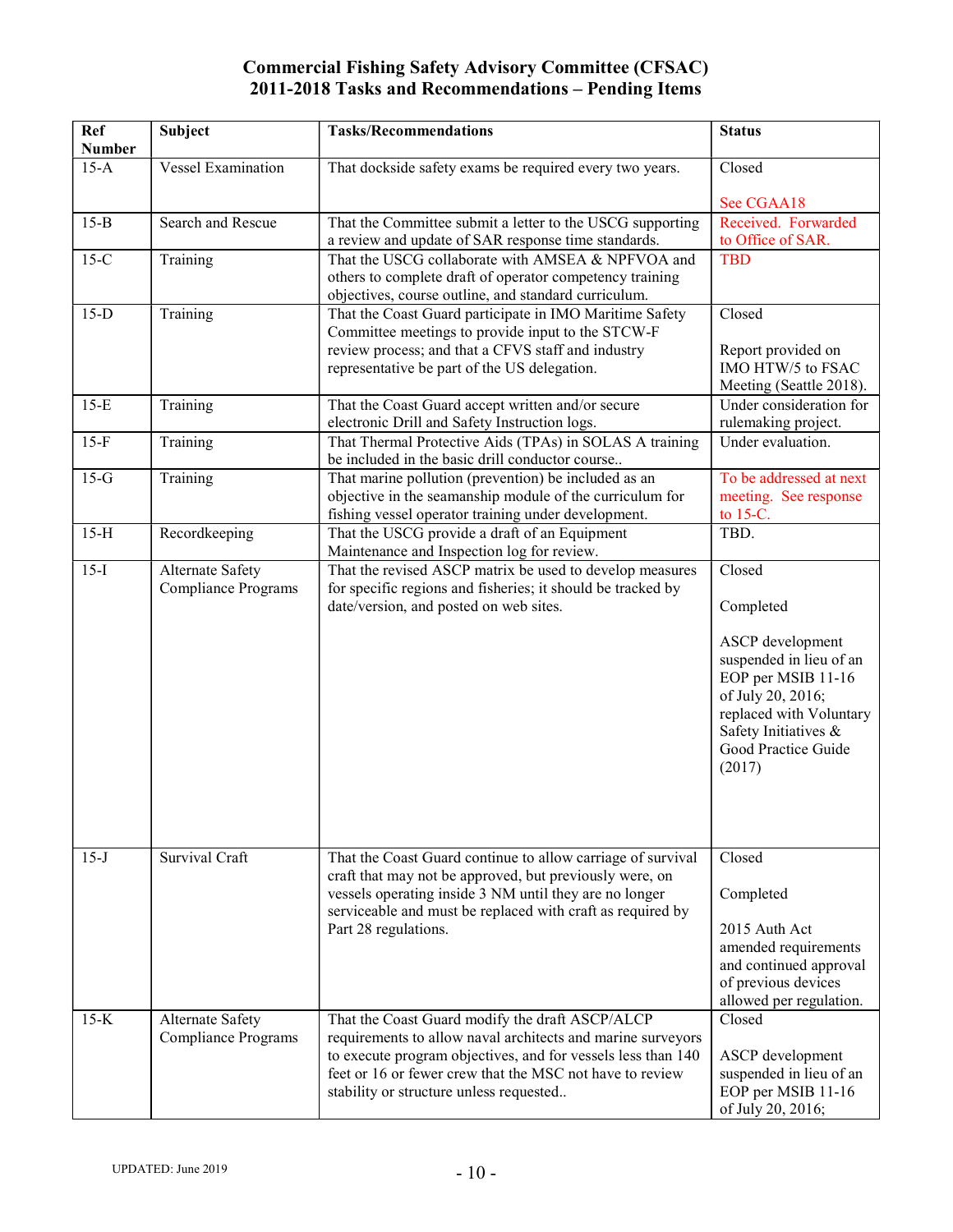|              |                                                                         |                                                                                                                                                                                                                                                                                                                                                                                    | replaced with Voluntary<br>Safety Initiatives &<br>Good Practice Guide<br>(2017)                                                                                                     |
|--------------|-------------------------------------------------------------------------|------------------------------------------------------------------------------------------------------------------------------------------------------------------------------------------------------------------------------------------------------------------------------------------------------------------------------------------------------------------------------------|--------------------------------------------------------------------------------------------------------------------------------------------------------------------------------------|
| $15-L$       | <b>Vessel Construction</b>                                              | That the MSC develop guidance and provide clarification to<br>OCMIs on what constitutes a major conversion as it relates<br>to part-time or full-time fish tender vessels, and when<br>loadline requirements apply.                                                                                                                                                                | Referred to MSC and<br>CG-ENG; response<br>pends.                                                                                                                                    |
| $15-M$       | Casualty Analysis and<br>Alternate Safety<br><b>Compliance Programs</b> | That the USCG collaborate with NIOSH to analyze fatal<br>and non-fatal injuries and vessel disasters for each District<br>to facilitate prioritization and targeting for ASCP efforts.                                                                                                                                                                                             | Closed<br>ASCP development<br>suspended in lieu of an<br>EOP per MSIB 11-16<br>of July 20, 2016;<br>replaced with Voluntary<br>Safety Initiatives &<br>Good Practice Guide<br>(2017) |
| $15-N$       | Survey and<br>Classification                                            | That the CFSAC supports newly built fishing vessels to<br>adhere to class construction standards, but not require<br>certification. The CFSAC supports such action as proposed<br>in draft Senate Bill (2015 CG Auth Act).<br>*This recommendation was tabled before voted upon due to<br>lack of discussion time before meeting had to be adjourned.                              | Closed<br>Completed<br>Bill was not passed as<br>drafted. Final version<br>gave such relief for<br>vessels 50-79 feet.<br>See: CGAA15 &<br>CGAA18                                    |
| $16-A1c$     | Charter                                                                 | That NMFS, IPHC, and state employees(or their<br>subcontractors) who are assigned to commercial fishing<br>vessels to conductbusiness of the charterer (stock<br>assesments, surveys, and other fishery reserach0, are not<br>defined as passengers in $46$ USC $2101(21)$ but are instead<br>explicitly exempted from being defined as passengers as<br>found in 46 USC 2101(21C) | Closed<br>Concern/noted                                                                                                                                                              |
| $16-$ A $1d$ | Charter                                                                 | That USCG should allow NMFS, IPHC, and states to<br>charter commercial fishing vessels for fishery stock<br>assesments, surveys and other associated fishery research.                                                                                                                                                                                                             | Closed<br>Noted/will consider on<br>case by case basis                                                                                                                               |
| $16-A1g$     | Charter                                                                 | Should the CG decide to update the IPHC memo of 1977<br>and NMFS MOU of 1980, that the CG directly involve<br>representatives of the fishing industry to ensure<br>transparency and promote collaboration with the industry.                                                                                                                                                       | Closed<br>Noted/will consider                                                                                                                                                        |
| $16-B$       | Training                                                                | To accept First Aid and CPR taken from a program<br>accepted or Approved by NMC for the Medical and First<br>Aid requirement for the Fishing Vessel Operator<br>Certification in lieu of a course based on the Medical<br>Module the CFSAC developed                                                                                                                               | <b>TBD</b><br>Noted/will consider                                                                                                                                                    |
| $16-C$       | Training                                                                | That Narcotice recognition and treatement be added to the                                                                                                                                                                                                                                                                                                                          | <b>TBD</b>                                                                                                                                                                           |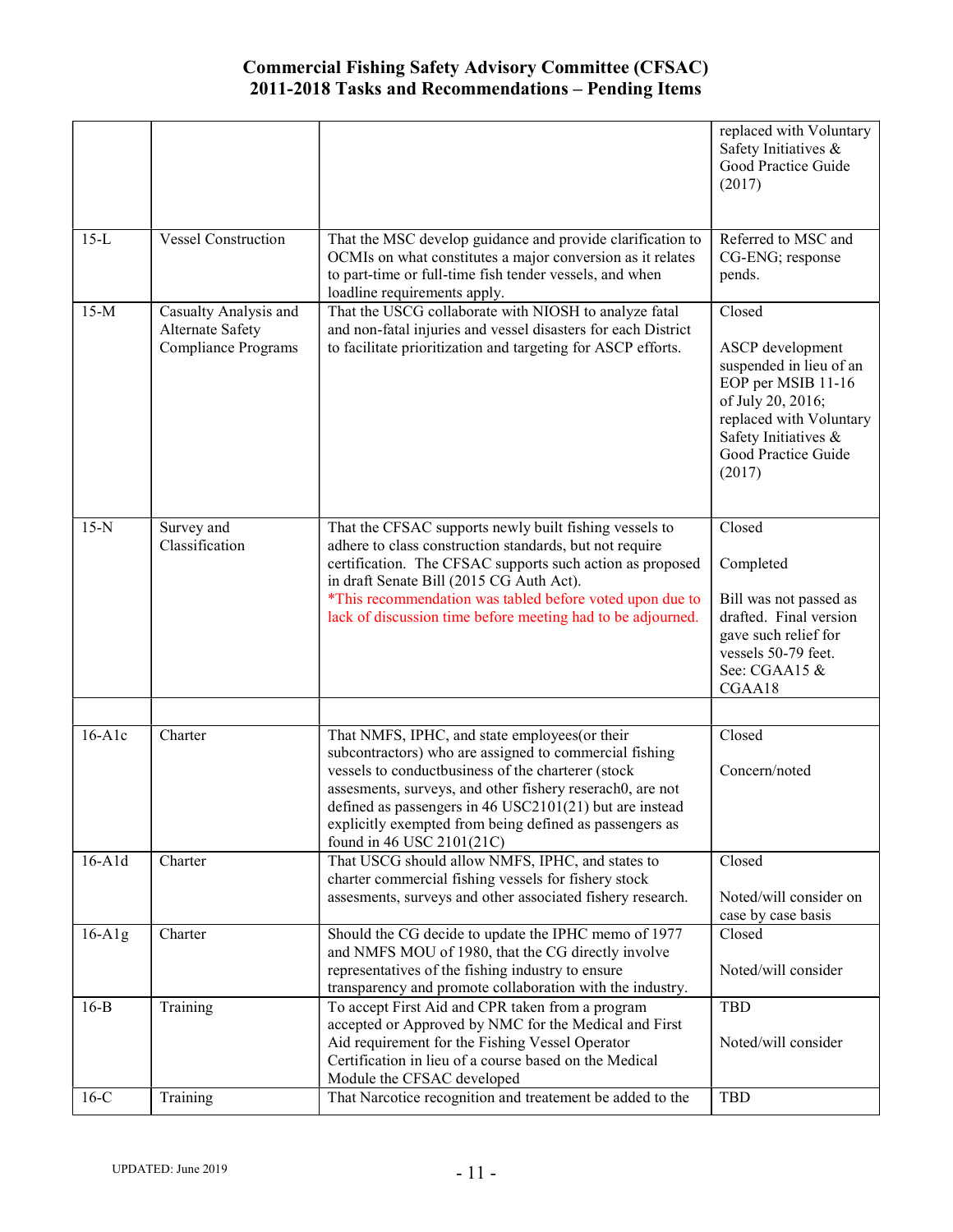|          |                                           | Medical First Aid and CPR module                                                                                           |                               |
|----------|-------------------------------------------|----------------------------------------------------------------------------------------------------------------------------|-------------------------------|
|          |                                           |                                                                                                                            | Noted/will consider           |
| $16-D$   | Training                                  | To require the Master of a Commercial Fishing Vessel to be<br><b>CURRENT</b> on First Aid and CPR certification            | <b>TBD</b>                    |
|          |                                           |                                                                                                                            | Noted/will consider           |
| $16-E$   | <b>Blank</b>                              | <b>Blank</b>                                                                                                               |                               |
| $16-F$   | <b>NVIC-586</b>                           | Revise or Withdraw NVIC 5-86 voluntary standards                                                                           | <b>TBD</b>                    |
|          |                                           |                                                                                                                            | Noted/will consider           |
| $16-G$   | Training                                  | That the 1991National Standard Curriculum of the Drill and                                                                 | <b>TBD</b>                    |
|          |                                           | Personal Survival Skills Manual that the committee has just<br>updated be accepted as the updated national standard and be |                               |
|          |                                           | passed no to NMC.                                                                                                          |                               |
| $16-H$   | Training                                  | That the objectives and the syllabi for the courses in the                                                                 | Completed                     |
|          |                                           | 2010 Authorization Act that has been developed by the                                                                      |                               |
|          |                                           | Training Committee since 2011 be recommended to the                                                                        | CG "accepted course"          |
|          |                                           | Coast Guard as the minimum national standard for these<br>courses                                                          | issued to NPFVOA<br>(2018).   |
|          |                                           |                                                                                                                            |                               |
|          |                                           |                                                                                                                            |                               |
| $16-I$   | Training                                  | That Master of the vessel participation in the courses be                                                                  | Closed                        |
|          |                                           | assessed using the hands-on objectives that are marked with<br>an asterisk                                                 | Noted/will consider           |
| $16-J$   | Training                                  | To move the Narcotics Recognition and Emergency                                                                            | Closed                        |
|          |                                           | Treatment from the Medical Objectives to the Drill                                                                         |                               |
|          |                                           | Objectives                                                                                                                 | Noted/will consider           |
| $16-K$   | Trainng                                   | To have the refresher for the Fishing Vessel Operator                                                                      | Closed                        |
|          |                                           | Certificate be a 2 Day program covering all the topics and                                                                 |                               |
| $16-L$   | Proposed rule (Part 28                    | required every 5 years<br>That manufacture inspection and maintenance guidance, for                                        | Noted/will consider<br>Closed |
|          | Sec. 28.200)                              | all U.S.C.G. approved lifesaving equipment with approval                                                                   |                               |
|          | Inspection and                            | status of APPROVED, EXPIRED and FORMER MAY                                                                                 | Not within CGMIX              |
|          | Maintenace Guidance                       | USE, is collected and made available on the Coast Guard                                                                    | framework                     |
|          |                                           | Maritime Information Exchange (CGMIX) website so that                                                                      |                               |
|          |                                           | this important maritime information can be made available                                                                  |                               |
| $16-M$   | Inspection and                            | on the public internet.<br>To include recommendation 16-L in the committee's letter                                        | Closed                        |
|          | Maintenance guidance                      | to the NPRM                                                                                                                |                               |
|          |                                           |                                                                                                                            | See 16-L                      |
|          |                                           |                                                                                                                            |                               |
| $16-N$   | Parity state and                          | apply all of Subpart C to state numbered vessels as soon as                                                                | <b>TBD</b>                    |
|          | federally documented                      | possible, to achieve parity in fishing vessel safety                                                                       |                               |
|          | <b>CFV</b>                                | regulations                                                                                                                |                               |
| $16-o$   | Final rule equipment<br>table development | For the final rule to this NPRM, we recommend the USCG<br>develop a table of which vessels would be required to have       | <b>TBD</b>                    |
|          |                                           | an inflatable buoyant apparatus (IBA), valise packed or                                                                    |                               |
|          |                                           | self-release survival craft so both the fishing industry and                                                               |                               |
|          |                                           | survival craft industry would know what is required.                                                                       |                               |
|          |                                           | (Reference Sec. 28.120)                                                                                                    |                               |
| $16-P$   | Drill Conductor                           | That USCG should require at least 1 crewmember on-board                                                                    | <b>TBD</b>                    |
|          | certification                             | be a certified drill conductor and the drill conductor<br>certification be valid for 5 years. (reference Sec. 28.270)      |                               |
| $16$ -Qa | <b>ASCP EOP</b>                           | That district coordinators meet with the industries in their                                                               | Closed                        |
|          |                                           |                                                                                                                            |                               |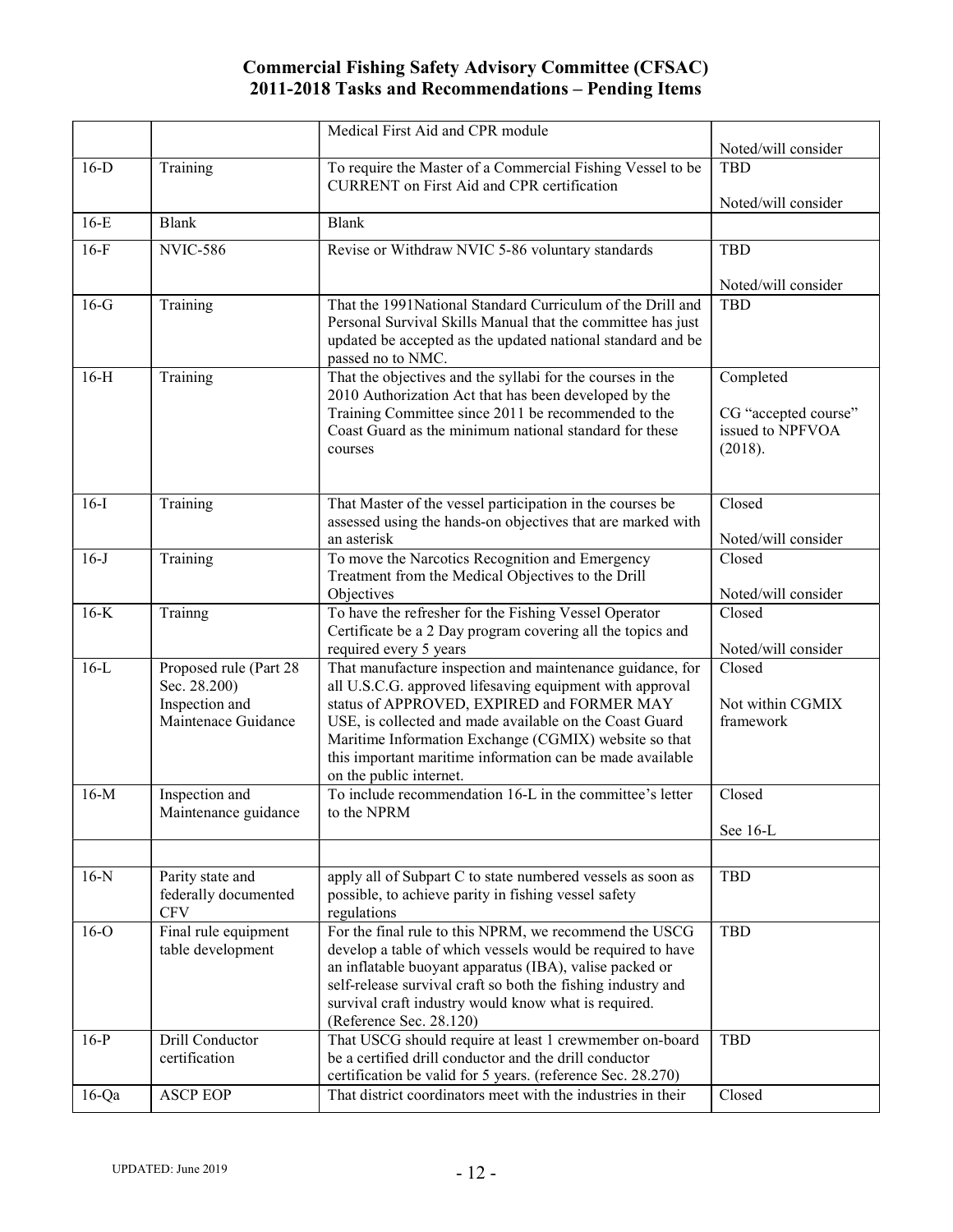|          |                 | region and seek input on the EOP prior to any formalized<br>notice of availability in the Federal Register.                                                               | Comment noted                                                                                                                                                              |
|----------|-----------------|---------------------------------------------------------------------------------------------------------------------------------------------------------------------------|----------------------------------------------------------------------------------------------------------------------------------------------------------------------------|
|          |                 |                                                                                                                                                                           | ASCP development<br>suspended in lieu of an<br>EOP per MSIB 11-16<br>of July 20, 2016;<br>replaced with Voluntary<br>Safety Initiatives &<br>Good Practice Guide<br>(2017) |
| $16-Qb$  | <b>ASCP EOP</b> | The committee provides some explanation in the form of a<br>letter which explains the process from ASCP to EOP, how                                                       | Closed                                                                                                                                                                     |
|          |                 | it evolved                                                                                                                                                                | ASCP development<br>suspended in lieu of an<br>EOP per MSIB 11-16<br>of July 20, 2016;<br>replaced with Voluntary<br>Safety Initiatives &<br>Good Practice Guide<br>(2017) |
| $16-Qc$  | ASCP-EOP        | That the Coast Guard needs to emphasize that these are<br>voluntary recommendations that are largely based on                                                             | Closed                                                                                                                                                                     |
|          |                 | recommendations made previously by the Coast Guard.                                                                                                                       | Comment noted<br>ASCP development                                                                                                                                          |
|          |                 |                                                                                                                                                                           | suspended in lieu of an<br>EOP per MSIB 11-16<br>of July 20, 2016;<br>replaced with Voluntary<br>Safety Initiatives &<br>Good Practice Guide<br>(2017)                     |
| $16-Qd$  | ASCP-EOP        | That the Coast Guard maximize distribution of the                                                                                                                         | Closed                                                                                                                                                                     |
|          |                 | multilingual document in English, Spanish and Vietnamese<br>through the regional and specific trade gear associations,<br>fishery related press, Coast Guard NMFS website | Comment noted                                                                                                                                                              |
|          |                 |                                                                                                                                                                           | ASCP development<br>suspended in lieu of an<br>EOP per MSIB 11-16<br>of July 20, 2016;<br>replaced with Voluntary<br>Safety Initiatives &<br>Good Practice Guide<br>(2017) |
| $16$ -Qe | ASCP-EOP        | Provide Coast Guard examiners with copies of the<br>document once it's completed. distribution of the                                                                     | Closed                                                                                                                                                                     |
|          |                 | multilingual document in English, Spanish and Vietnamese<br>through the regional and specific trade gear associations,                                                    | Comment noted                                                                                                                                                              |
|          |                 | fishery related press, Coast Guard NMFS website.                                                                                                                          | ASCP development                                                                                                                                                           |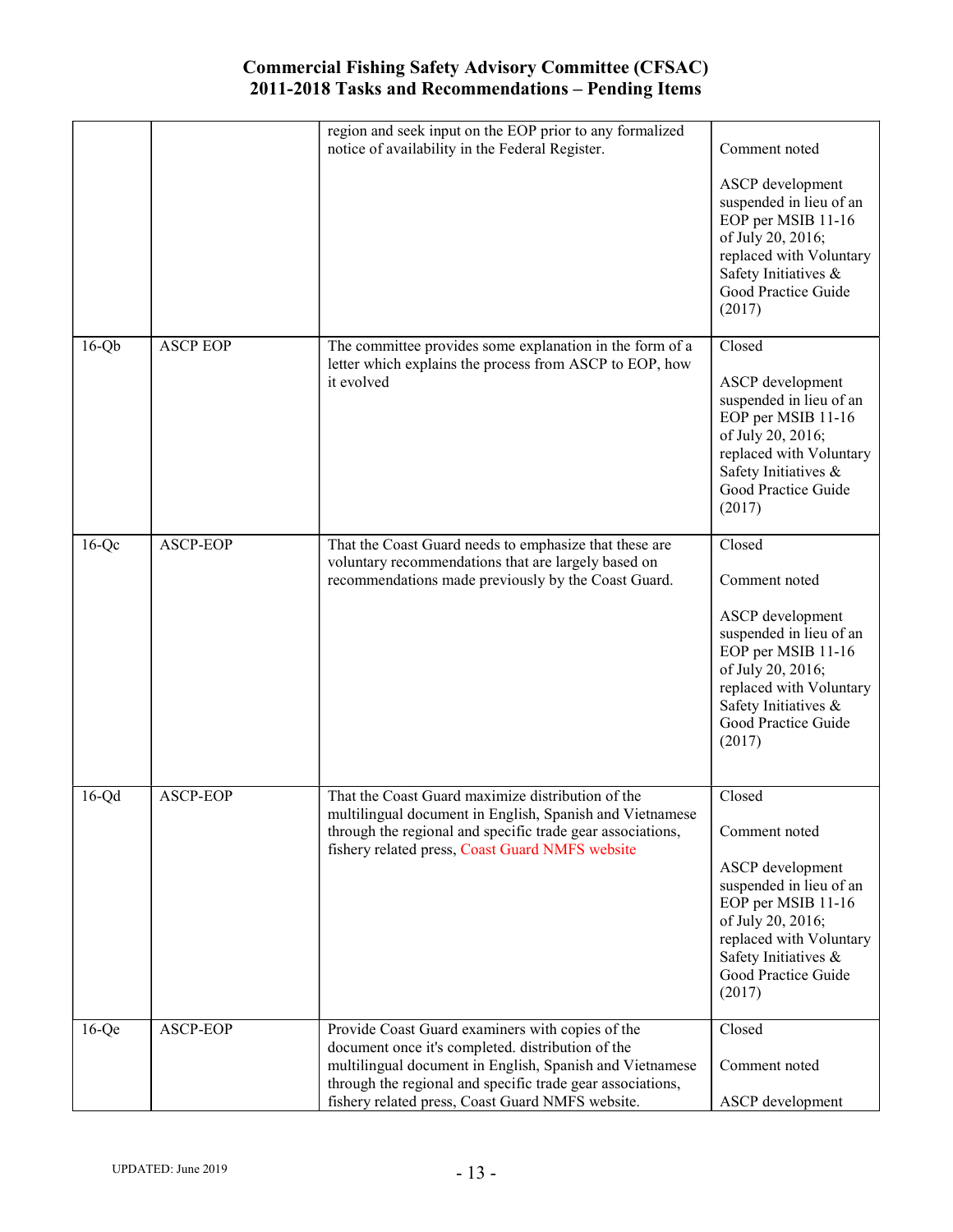|           |                        |                                                                                                                                                                                                                                                                                          | suspended in lieu of an<br>EOP per MSIB 11-16<br>of July 20, 2016;<br>replaced with Voluntary<br>Safety Initiatives &<br>Good Practice Guide<br>(2017)                                                |
|-----------|------------------------|------------------------------------------------------------------------------------------------------------------------------------------------------------------------------------------------------------------------------------------------------------------------------------------|-------------------------------------------------------------------------------------------------------------------------------------------------------------------------------------------------------|
| $16-Qf$   | <b>ASCP-EOP</b>        | Provide Coast Guard examiners with copies of the<br>document once it's completed. For the Coast Guard to have<br>a scheduled list from the coordinators of contacts they've<br>made with industry on this whether it be meeting with<br>groups or meeting with individuals.              | Closed<br>Comment noted<br>ASCP development<br>suspended in lieu of an<br>EOP per MSIB 11-16<br>of July 20, 2016;<br>replaced with Voluntary<br>Safety Initiatives &<br>Good Practice Guide<br>(2017) |
| $16-Ra$   | Dockside exam interval | (A) the Coast Guard should support a two-year dockside<br>exam interval instead of the five-year interval proposed in<br>the notice of proposed rulemaking, as listed in 46 CFR<br>28.201                                                                                                | Closed<br>Comment noted<br>CG can't comment on<br>28.201                                                                                                                                              |
| $16-Rb$   | <b>EOP</b>             | (B) the Coast Guard should develop a voluntary program<br>for dockside examiners to<br>evaluate how a vessel meets or does not meet the<br>recommendations in the EOP; this evaluation should be a<br>combination of voluntary interviews, data capture, and<br>checklists/examinations; | Closed<br>Comments noted; EOP<br>replaced with Voluntary<br>Safety Initiatives &<br>Good Practice Guide<br>(2017)                                                                                     |
| $16 - Rc$ | EOP                    | (C) during the course of dockside exams, the examiner<br>should talk in depth to the master about EOP matters that<br>are of particular concern within the region, e.g., man<br>overboard, deck entanglement, whatever the issues might<br>be;                                           | Closed<br>Comments noted; EOP<br>replaced with Voluntary<br>Safety Initiatives &<br>Good Practice Guide<br>(2017)                                                                                     |
| $16-Rd$   | <b>EOP</b>             | The EOP evaluation is voluntary unless non-compliance<br>with EOP items are creating an especially hazardous<br>condition that requires termination or a captain of the port<br>order).                                                                                                  | Closed<br>Comments noted; EOP<br>replaced with Voluntary<br>Safety Initiatives &<br>Good Practice Guide<br>(2017)                                                                                     |
| $16$ -Re  | <b>EOP</b>             | Make EOP voluntary, make it educational for Coast Guard<br>and the industry; and continue to work with the fishing<br>industry to incentivize the program.                                                                                                                               | Closed<br>Comments noted; EOP<br>replaced with Voluntary<br>Safety Initiatives &                                                                                                                      |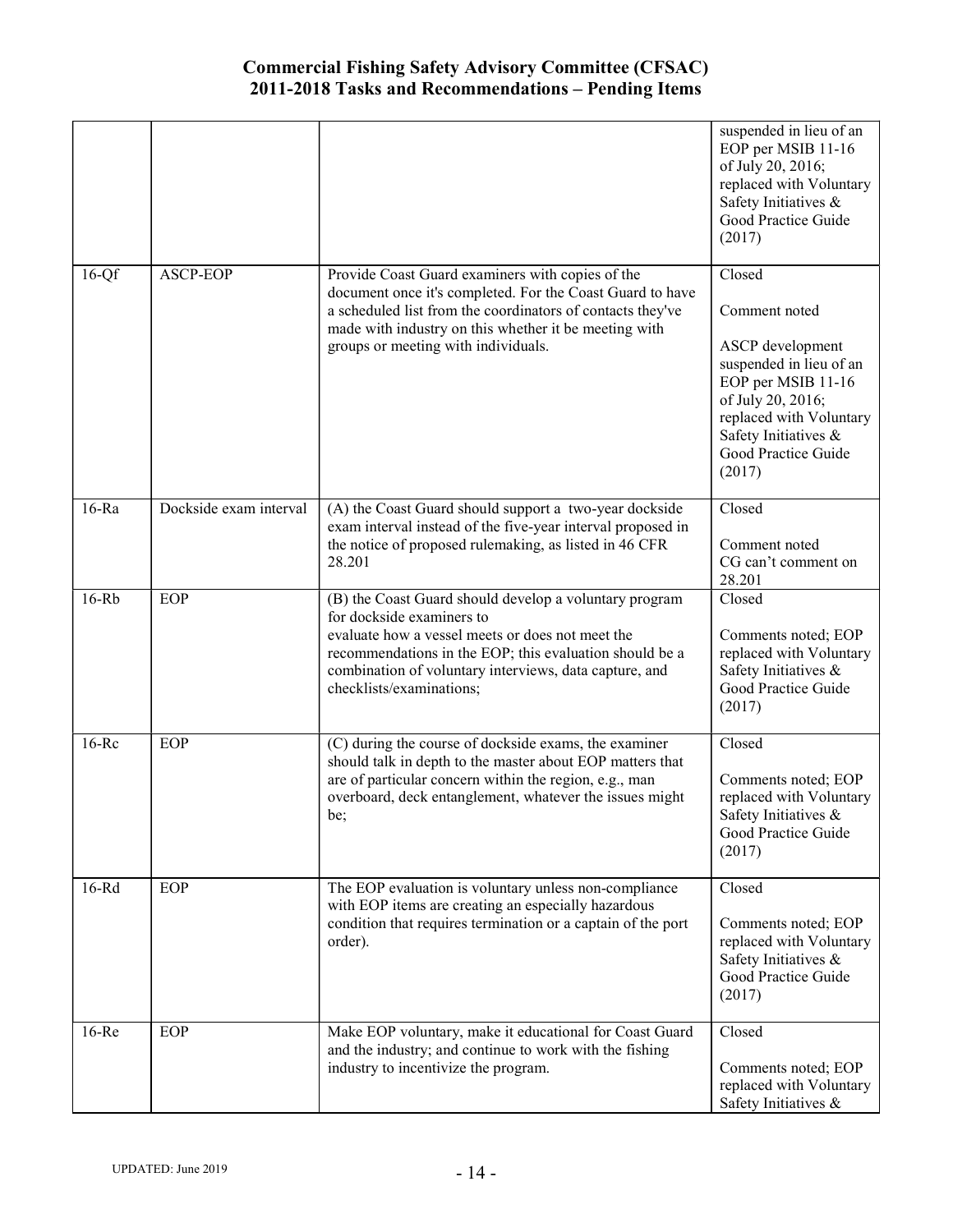|        |                                        |                                                                                                                                                                                                                                                                                                                                                                                                                                                                                                                      | Good Practice Guide<br>(2017)                                                                                     |
|--------|----------------------------------------|----------------------------------------------------------------------------------------------------------------------------------------------------------------------------------------------------------------------------------------------------------------------------------------------------------------------------------------------------------------------------------------------------------------------------------------------------------------------------------------------------------------------|-------------------------------------------------------------------------------------------------------------------|
| $16-S$ | <b>EOP</b>                             | Use the term "VOLUNTARY SAFETY PROGRAM for<br>Commercial Fishing Industry Vessels" instead of<br>'Enhanced Oversight Program' as the terms Enhanced<br>Oversight does not by their definition indicate that the<br>program is voluntary and creates a negative connotation to<br>our constituents                                                                                                                                                                                                                    | Closed<br>Comments noted; EOP<br>replaced with Voluntary<br>Safety Initiatives &<br>Good Practice Guide<br>(2017) |
| $16-T$ | Outreach                               | To have the District Fishing Vessel Safety Coordinators and<br>their staffs meet with representatives of the different<br>fisheries and Gear types in their districts, share the Coast<br>Guard and NIOSH Data on their particular losses and share<br>the up to date information on the Coast Guard Voluntary or<br>Alternative programs. These meetings should be used to<br>discuss the key risks in each fishery and/or gear type and to<br>collaborate on possible steps that can be taken to mitigate<br>them. | Closed<br>Implemented                                                                                             |
| $16-U$ | <b>EOP</b>                             | Add "Inspect Dryer and Vent closures in general interior<br>spaces" as part of the Fire prevention section of the<br>Voluntary Safety Program Guidelines.                                                                                                                                                                                                                                                                                                                                                            | Closed<br>Comments noted.<br>EOP replaced with<br>Voluntary Safety<br>Initiatives & Good<br>Practice Guide (2017) |
| $16-V$ | <b>CFSAC Time and</b><br><b>Budget</b> | When the coast guard renews the charter for the CFVSAC<br>Committee that there be a budget allocation request for at<br>least 2 meetings per year of at least 3 Days in length and at<br>least two teleconferences annually between meetings.                                                                                                                                                                                                                                                                        | Closed<br>Comments noted.                                                                                         |
| $17-A$ | Task Presidential E.O                  | Committee Accept Task Statement #01-17                                                                                                                                                                                                                                                                                                                                                                                                                                                                               | Accepted tasks under<br>consideration.                                                                            |
|        |                                        |                                                                                                                                                                                                                                                                                                                                                                                                                                                                                                                      |                                                                                                                   |
|        |                                        |                                                                                                                                                                                                                                                                                                                                                                                                                                                                                                                      |                                                                                                                   |
|        |                                        |                                                                                                                                                                                                                                                                                                                                                                                                                                                                                                                      |                                                                                                                   |
|        |                                        |                                                                                                                                                                                                                                                                                                                                                                                                                                                                                                                      |                                                                                                                   |
|        |                                        |                                                                                                                                                                                                                                                                                                                                                                                                                                                                                                                      |                                                                                                                   |
|        |                                        |                                                                                                                                                                                                                                                                                                                                                                                                                                                                                                                      |                                                                                                                   |
|        |                                        |                                                                                                                                                                                                                                                                                                                                                                                                                                                                                                                      |                                                                                                                   |
|        |                                        |                                                                                                                                                                                                                                                                                                                                                                                                                                                                                                                      |                                                                                                                   |
|        |                                        |                                                                                                                                                                                                                                                                                                                                                                                                                                                                                                                      |                                                                                                                   |
|        |                                        |                                                                                                                                                                                                                                                                                                                                                                                                                                                                                                                      |                                                                                                                   |